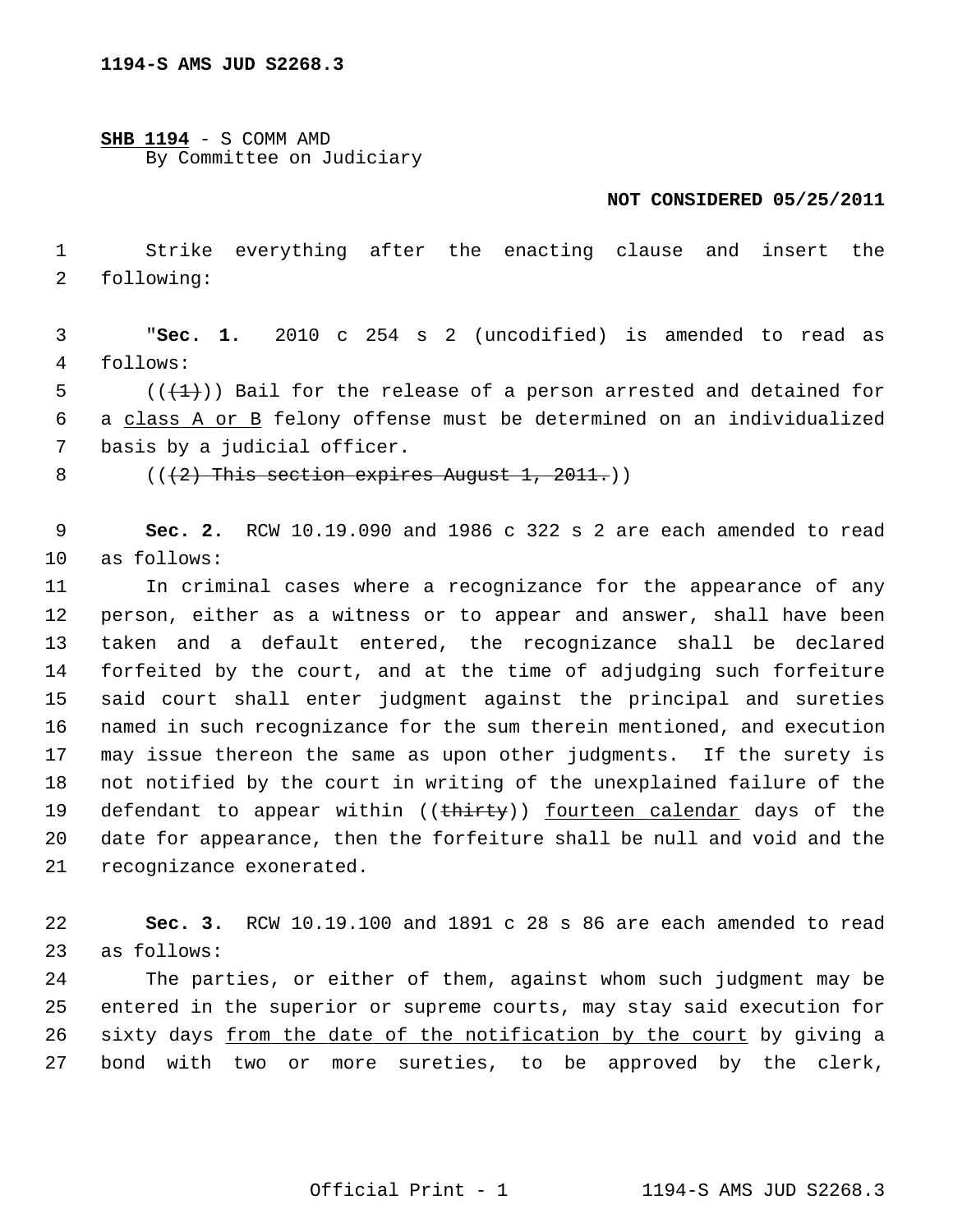1 conditioned for the payment of such judgment at the expiration of sixty 2 days, unless the same shall be vacated before the expiration of that 3 time.

 4 **Sec. 4.** RCW 10.19.160 and 1986 c 322 s 5 are each amended to read 5 as follows:

6  $(1)$  The surety on the bond may return a person to custody (( $\sigma$ ) 7 person)) for good cause in a criminal case under the surety's bond if 8 the surrender is accompanied by a notice of forfeiture or a notarized 9 affidavit specifying the reasons for the surrender. If, upon motion by 10 a party to the bail transaction, a court determines that good cause 11 does not exist for the surety to surrender a person, the surety shall 12 return the premium paid by, or on behalf of, the person, as well as any 13 recovery fee. Good cause for surrender includes, but is not limited 14 to, a substantial increase in the likelihood of the risk of flight, 15 violation of a court order, failure to appear, or the concealment or 16 intentional misrepresentation of information by the person, provided 17 that good cause does not include failure to make timely payments to the 18 surety for the bond premium. The surrender shall be made to the 19 ((facility in which the person was originally held in custody or the)) 20 county or city jail affiliated with the court issuing the warrant 21 resulting in bail.

22 (2) A violation of this section amounts to unprofessional conduct 23 under RCW 18.185.110.

24 NEW SECTION. **Sec. 5.** The presiding judge of a court shall notify 25 the administrative office of the courts when the court revokes or 26 reinstates the justification or certification of a bail bond agent to 27 post bonds in the court. The notice to the administrative office of 28 the courts must include the reasons for the revocation or 29 reinstatement. Upon receiving the notification, the administrative 30 office of the courts shall notify superior courts and courts of limited 31 jurisdiction statewide. No civil liability may be imposed by any court 32 on the administrative office of the courts or its employees under this 33 section except upon proof of bad faith or willful or wanton misconduct 34 or gross negligence.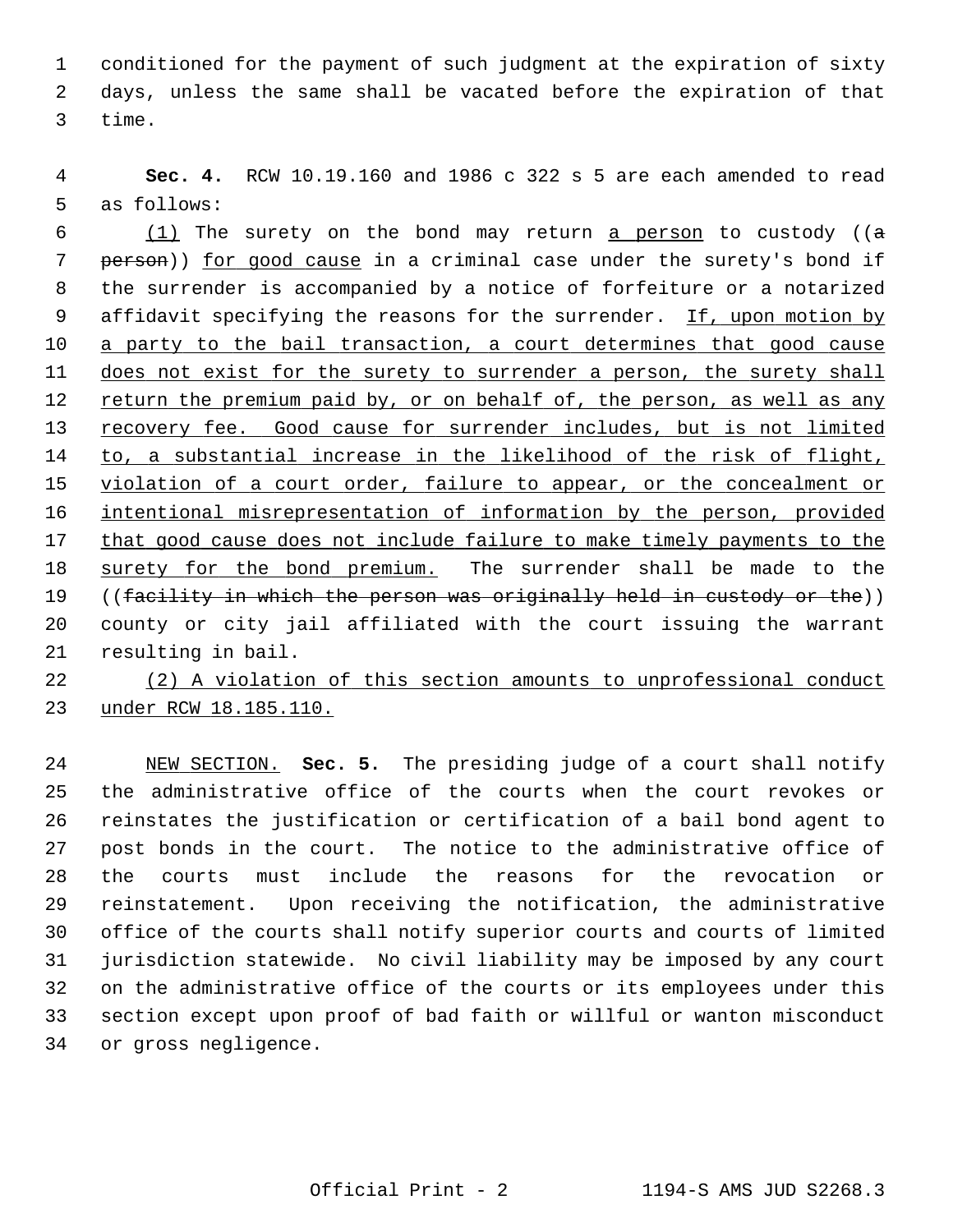1 **Sec. 6.** RCW 18.185.010 and 2004 c 186 s 2 are each amended to read 2 as follows:

 3 Unless the context clearly requires otherwise, the definitions in 4 this section apply throughout this chapter.

5 (1) "Department" means the department of licensing.

6 (2) "Director" means the director of licensing.

7 (3) "Commission" means the criminal justice training commission.

 8 (4) "Collateral or security" means property of any kind given as 9 security to obtain a bail bond.

10 (5) "Bail bond agency" means a business that sells and issues 11 corporate surety bail bonds or that provides security in the form of 12 personal or real property to ensure the appearance of a criminal 13 defendant before the courts of this state or the United States.

14 (6) "Qualified agent" means an owner, sole proprietor, partner, 15 manager, officer, or chief operating officer of a corporation who meets 16 the requirements set forth in this chapter for obtaining a bail bond 17 agency license.

18 (7) "Bail bond agent" means a person who is employed by a bail bond 19 agency and engages in the sale or issuance of bail bonds, but does not 20 mean a clerical, secretarial, or other support person who does not 21 participate in the sale or issuance of bail bonds.

22 (8) "Licensee" means a bail bond agency, a bail bond agent, a 23 qualified agent, or a bail bond recovery agent.

24 (9) "Branch office" means any office physically separated from the 25 principal place of business of the licensee from which the licensee or 26 an employee or agent of the licensee conducts any activity meeting the 27 criteria of a bail bond agency.

28 (10) "Bail bond recovery agent" means a person who is under 29 contract with a bail bond agent to receive compensation, reward, or any 30 other form of lawful consideration for locating, apprehending, and 31 surrendering a fugitive criminal defendant for whom a bail bond has 32 been posted. "Bail bond recovery agent" does not include a general 33 authority Washington peace officer or a limited authority Washington 34 peace officer.

35 (11) (("Contract" means a written agreement between a bail bond agent or qualified agent and a bail bond recovery agent for the purpose of locating, apprehending, and surrendering a fugitive criminal defendant in exchange for lawful consideration.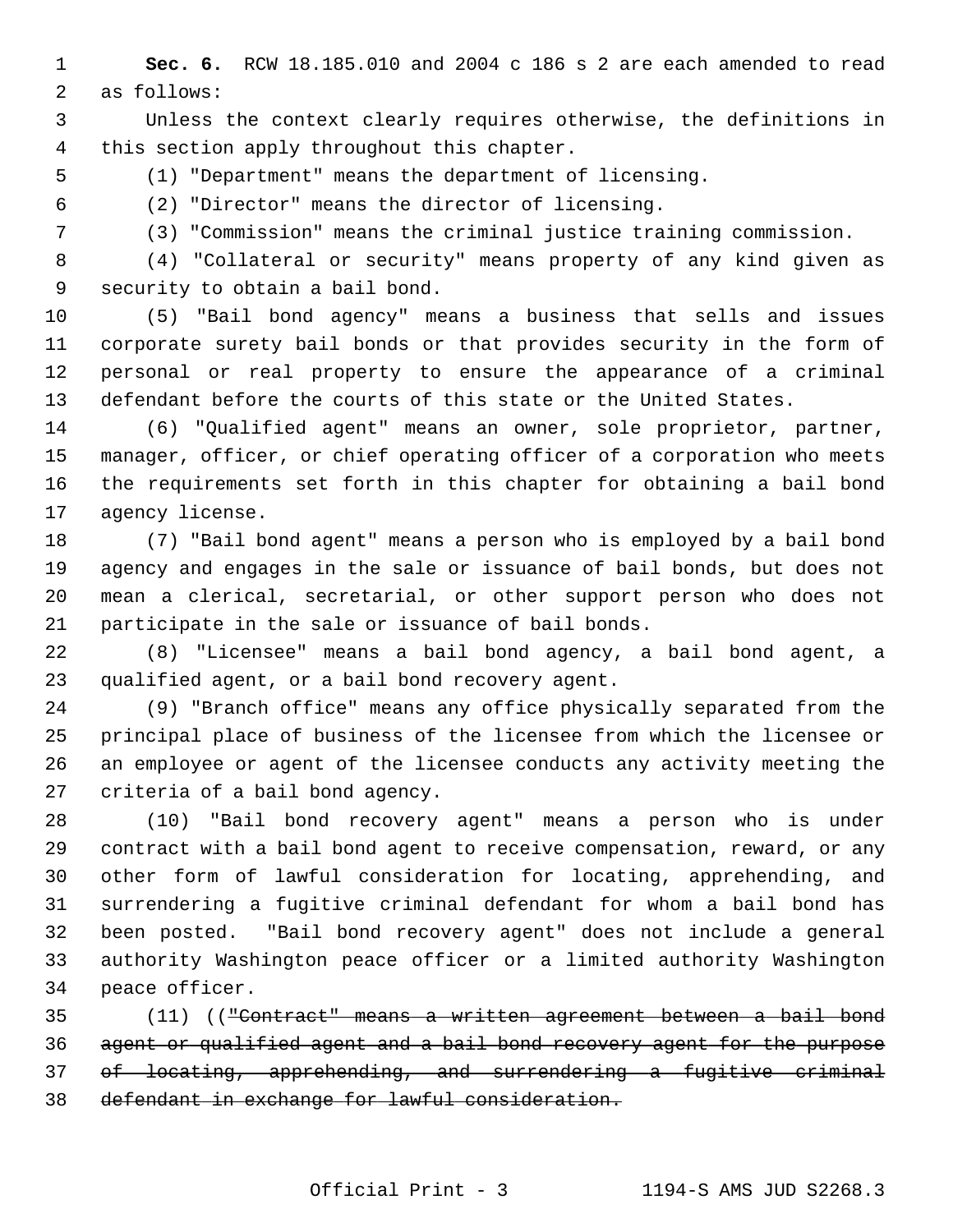1 (12))) "Planned forced entry" means a premeditated forcible entry 2 into a dwelling, building, or other structure without the occupant's 3 knowledge or consent for the purpose of apprehending a fugitive 4 criminal defendant subject to a bail bond. "Planned forced entry" does 5 not include situations where, during an imminent or actual chase or 6 pursuit of a fleeing fugitive criminal defendant, or during a casual or 7 unintended encounter with the fugitive, the bail bond recovery agent 8 forcibly enters into a dwelling, building, or other structure without 9 advanced planning.

10 (12) "Property bond" means a bail bond executed for compensation 11 the security for which is real property, tangible personal property, or 12 other assets.

13 (13) "Property bond agency" means a bail bond agency that issues 14 property bonds.

15 (14) "Surety bond" means a bail bond that is guaranteed by an 16 insurance company that has been qualified to transact surety insurance 17 business in Washington state by the insurance commissioner.

18 (15) "Surety bond agency" means a bail bond agency that issues only 19 surety bonds.

20 **Sec. 7.** RCW 18.185.040 and 2004 c 186 s 4 are each amended to read 21 as follows:

22 (1) Applications for licenses required under this chapter shall be 23 filed with the director on a form provided by the director. The 24 director may require any information and documentation that reasonably 25 relates to the need to determine whether the applicant meets the 26 criteria, including fingerprints.

27 (2) Applicants for licensure or endorsement as a bail bond agent or 28 a bail bond recovery agent must complete a records check through the 29 Washington state patrol criminal identification system and through the 30 federal bureau of investigation at the applicant's expense. Such 31 record check shall include a fingerprint check using a Washington state 32 patrol approved fingerprint card. The Washington state patrol shall 33 forward the fingerprints of applicants to the federal bureau of 34 investigation for a national criminal history records check. The 35 director may accept proof of a recent national crime information 36 center/III criminal background report or any national or interstate 37 criminal background report in addition to fingerprints to accelerate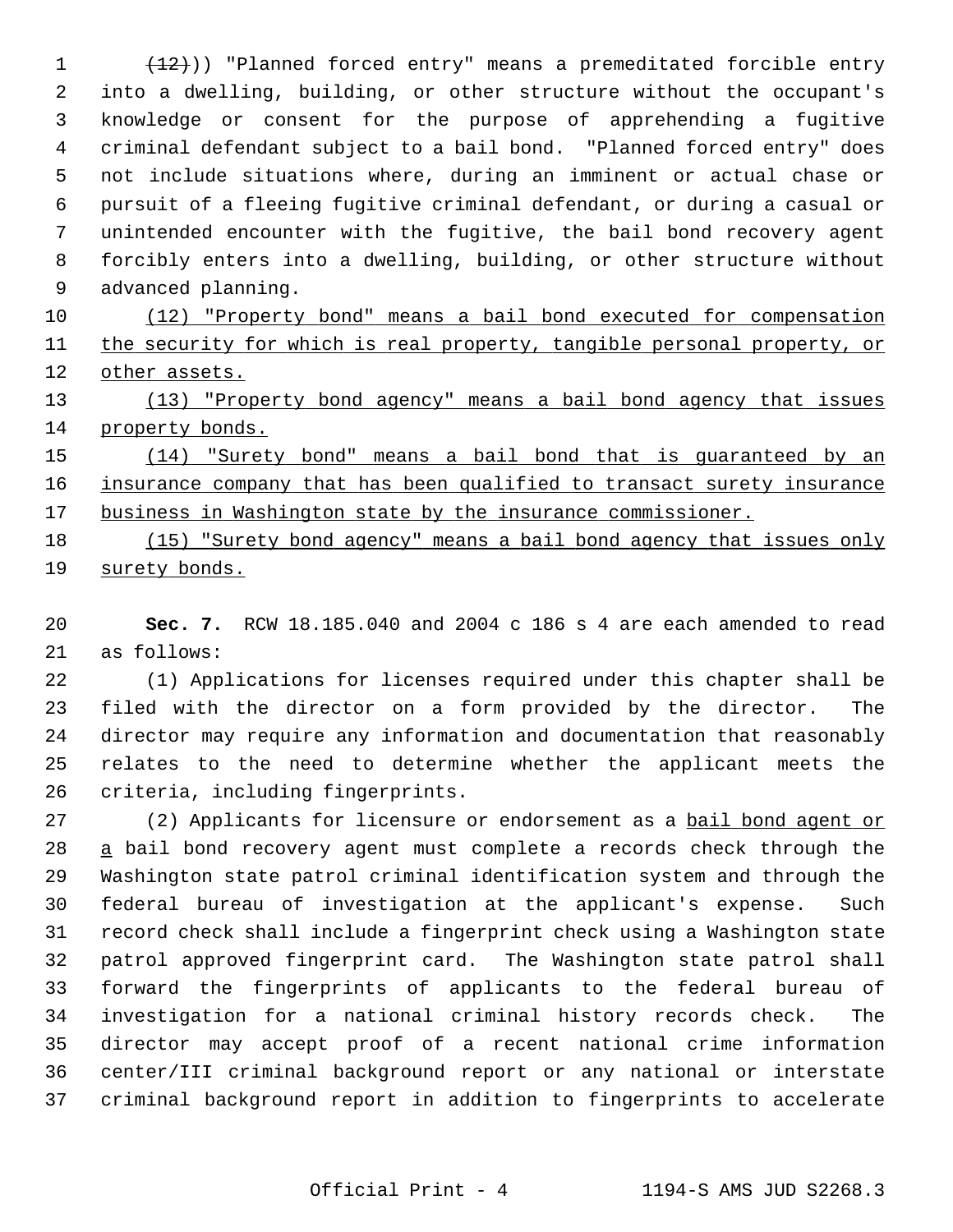1 the licensing and endorsement process. The director is authorized to 2 periodically perform a background investigation of licensees to 3 identify criminal convictions subsequent to the renewal of a license or 4 endorsement.

 5 **Sec. 8.** RCW 18.185.070 and 1993 c 260 s 8 are each amended to read 6 as follows:

 7 (1) No bail bond agency license may be issued under the provisions 8 of this chapter unless the qualified agent files with the director a 9 bond, executed by a surety company authorized to do business in this 10 state, in the sum of ten thousand dollars for a surety agency and one 11 hundred thousand dollars for a property bond agency conditioned to 12 recover against the agency and its servants, officers, agents, and 13 employees by reason of its violation of the provisions of RCW 14 18.185.100. The bond shall be made payable to the state of Washington, 15 and anyone so injured by the agency or its servants, officers, agents, 16 or employees may bring suit upon the bond in any county in which 17 jurisdiction over the licensee may be obtained. The suit must be 18 brought not later than two years after the failure to return property 19 in accordance with RCW 18.185.100. If valid claims against the bond 20 exceed the amount of the bond or deposit, each claimant shall be 21 entitled only to a pro rata amount, based on the amount of the claim as 22 it is valid against the bond, without regard to the date of filing of 23 any claim or action.

24 (2) Every licensed bail bond agency must at all times maintain on 25 file with the director the bond required by this section in full force 26 and effect. Upon failure by a licensee to do so, the director shall 27 suspend the licensee's license and shall not reinstate the license 28 until this requirement is met.

29 (3) In lieu of posting a bond, a qualified surety agent may deposit 30 ten thousand dollars in an interest-bearing account( $(\frac{1}{f} + \epsilon n)$ ) and a 31 qualified property bond agent may deposit one hundred thousand dollars 32 in an interest-bearing account.

33 (4) The director may waive the bond requirements of this section, 34 in his or her discretion, pursuant to adopted rules.

35 **Sec. 9.** RCW 18.185.110 and 2008 c 105 s 4 are each amended to read 36 as follows: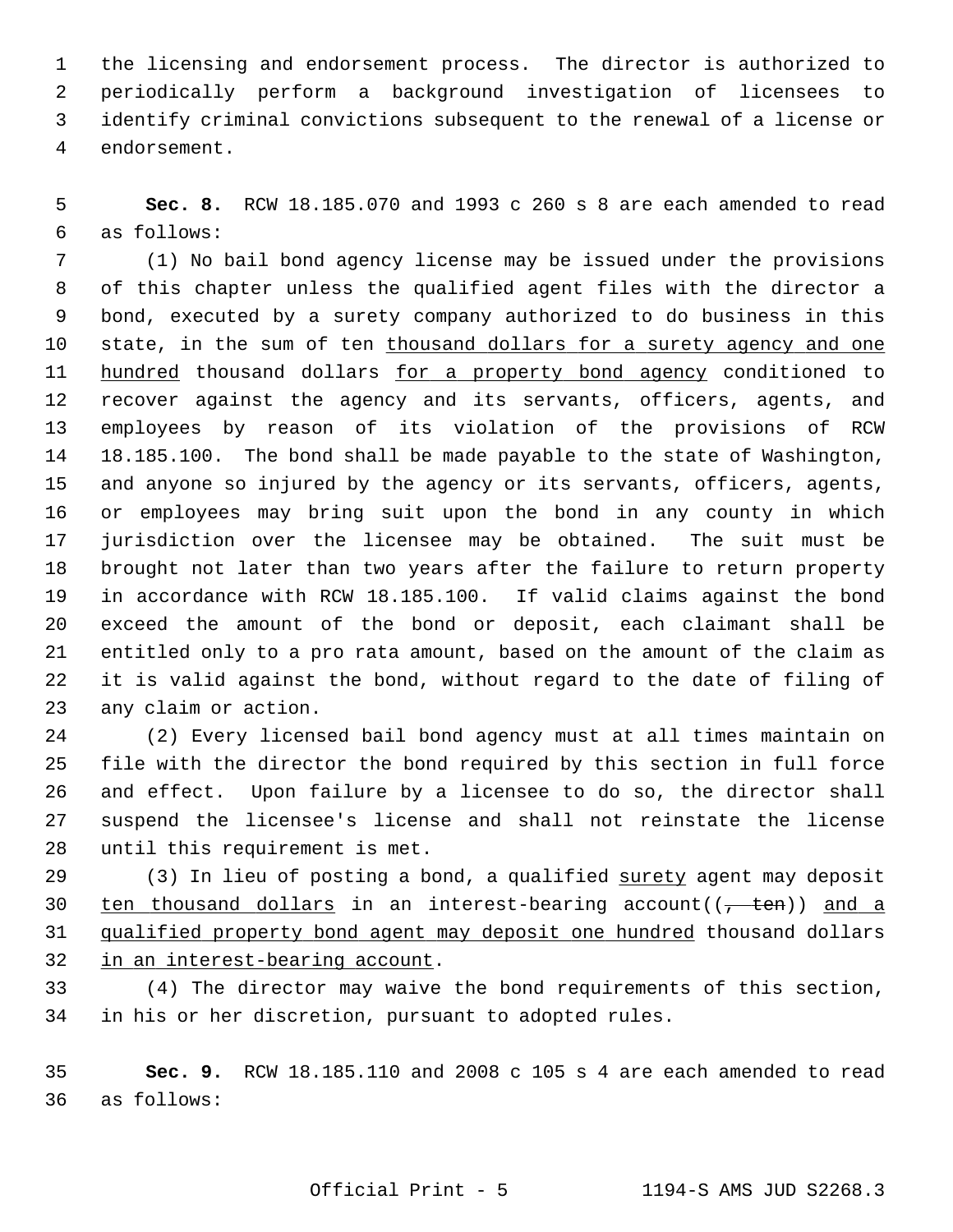1 In addition to the unprofessional conduct described in RCW 2 18.235.130, the following conduct, acts, or conditions constitute 3 unprofessional conduct:

 4 (1) Violating any of the provisions of this chapter or the rules 5 adopted under this chapter;

 6 (2) Failing to meet the qualifications set forth in RCW 18.185.020, 7 18.185.030, and 18.185.250;

 8 (3) Knowingly committing, or being a party to, any material fraud, 9 misrepresentation, concealment, conspiracy, collusion, trick, scheme, 10 or device whereby any other person lawfully relies upon the word, 11 representation, or conduct of the licensee. However, this subsection 12 (3) does not prevent a bail bond recovery agent from using any pretext 13 to locate or apprehend a fugitive criminal defendant or gain any 14 information regarding the fugitive;

15 (4) Assigning or transferring any license issued pursuant to the 16 provisions of this chapter, except as provided in RCW 18.185.030 or 17 18.185.250;

18 (5) Conversion of any money or contract, deed, note, mortgage, or 19 other evidence of title, to his or her own use or to the use of his or 20 her principal or of any other person, when delivered to him or her in 21 trust or on condition, in violation of the trust or before the 22 happening of the condition; and failure to return any money or 23 contract, deed, note, mortgage, or other evidence of title within 24 thirty days after the owner is entitled to possession, and makes demand 25 for possession, shall be prima facie evidence of conversion;

26 (6) Entering into a contract, including a general power of 27 attorney, with a person that gives the bail bond agent full authority 28 over the person's finances, assets, real property, or personal 29 property;

30 (7) Failing to keep records, maintain a trust account, or return 31 collateral or security, as required by RCW 18.185.100;

 $32$  ( $(\overline{+7})$ ) (8) Any conduct in a bail bond transaction which 33 demonstrates bad faith, dishonesty, or untrustworthiness;

 $34$  (( $(8)$ )) (9) Violation of an order to cease and desist that is 35 issued by the director under chapter 18.235 RCW;

 $36$  (( $\left(\frac{49}{10}\right)$  (10) Wearing, displaying, holding, or using badges not 37 approved by the department;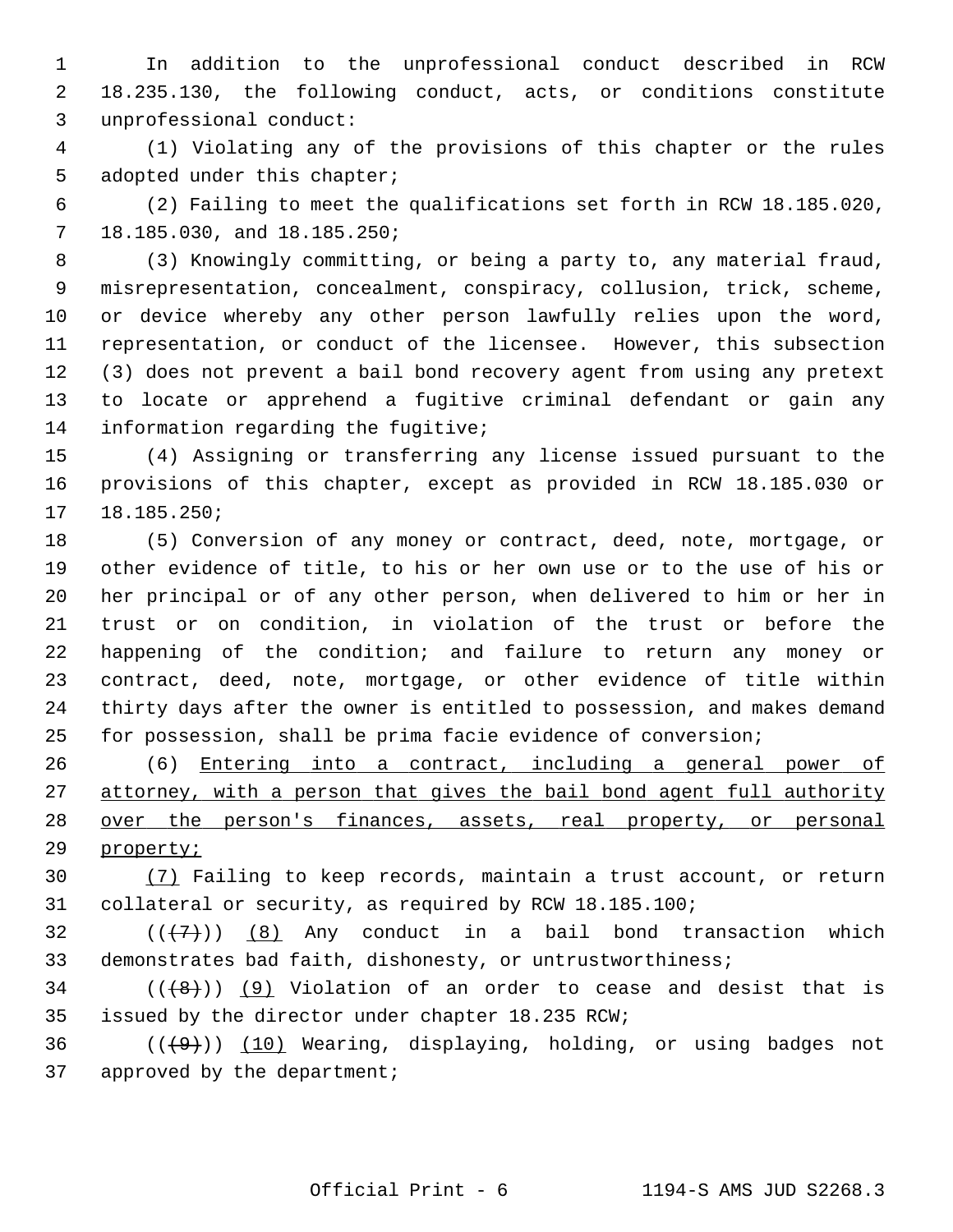1 (( $(10)$ ) (11) Making any statement that would reasonably cause 2 another person to believe that the bail bond recovery agent is a sworn 3 peace officer;

 $4$  (( $(11)$ )) (12) Failing to carry a copy of the contract or to present 5 a copy of the contract as required under RCW 18.185.270(1);

6  $((+12))$  (13) Using the services of an unlicensed bail bond 7 recovery agent or using the services of a bail bond recovery agent 8 without issuing the proper contract;

9 (( $\left(\frac{13}{13}\right)$ ) (14) Misrepresenting or knowingly making a material 10 misstatement or omission in the application for a license;

11  $((+14))$   $(15)$  Using the services of a person performing the 12 functions of a bail bond recovery agent who has not been licensed by 13 the department as required by this chapter;

 $14$  (( $(15)$ )) (16) Performing the functions of a bail bond recovery 15 agent without being both (a) licensed under this chapter or supervised 16 by a licensed bail bond recovery agent under RCW 18.185.290; and (b) 17 under contract with a bail bond agent;

18  $((+16))$  (17) Performing the functions of a bail bond recovery 19 agent without exercising due care to protect the safety of persons 20 other than the defendant and the property of persons other than the 21 defendant;  $(6r$ 

22  $(18)$  (18) Using a dog in the apprehension of a fugitive criminal 23 defendant;

24 (19) Surrendering a person without good cause pursuant to RCW 25 10.19.160; or

26 (20) Failing to reasonably disclose, when requested by law 27 enforcement, information within the bail agent's possession concerning 28 the location of a fugitive criminal defendant.

29 NEW SECTION. **Sec. 10.** Sections 1 and 5 of this act are each added 30 to chapter 10.19 RCW."